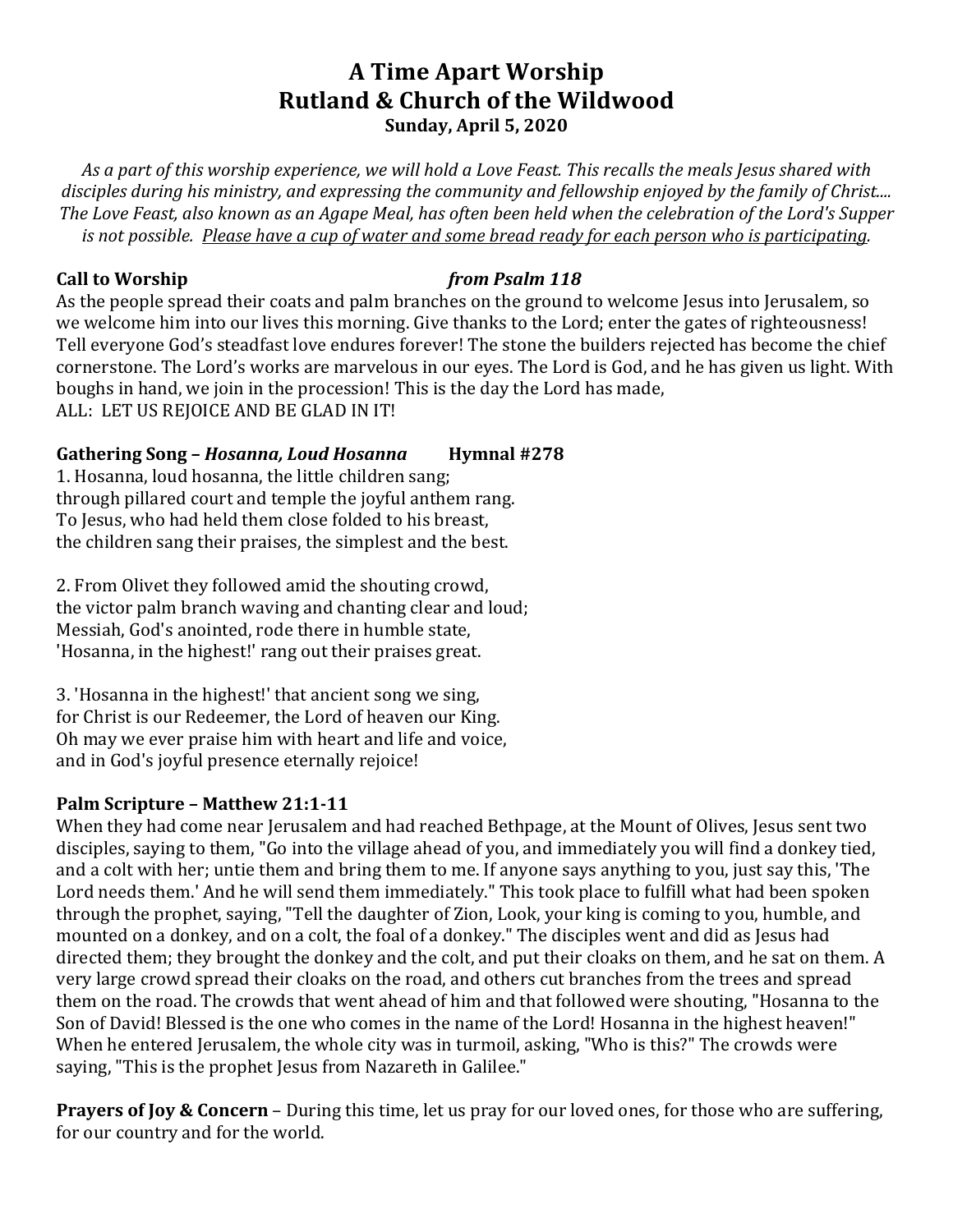## **Entry into Holy Week Scripture - Matthew 26:14-25**

Then one of the twelve, who was called Judas Iscariot, went to the chief priests and said, "What will you give me if I betray him to you?" They paid him thirty pieces of silver. And from that moment he began to look for an opportunity to betray him. On the first day of Unleavened Bread the disciples came to Jesus, saying, "Where do you want us to make the preparations for you to eat the Passover?" He said, "Go into the city to a certain man, and say to him, 'The Teacher says, My time is near; I will keep the Passover at your house with my disciples." So the disciples did as Jesus had directed them, and they prepared the Passover meal. When it was evening, he took his place with the twelve; and while they were eating, he said, "Truly I tell you, one of you will betray me." And they became greatly distressed and began to say to him one after another, "Surely not I, Lord?" He answered, "The one who has dipped his hand into the bowl with me will betray me. The Son of Man goes as it is written of him, but woe to that one by whom the Son of Man is betrayed! It would have been better for that one not to have been born." Judas, who betrayed him, said, "Surely not I, Rabbi?" He replied, "You have said so."

### **The Love Feast**

The streets were crowded. A parade mood filled the air. Shouts came from deep in the heart. Hosanna. Save us! Save us from lukewarm faith. Save us from callous indifference. Save us from paltry hopes and petty dreams. Save us from unquenchable greed. Save us from lazy habits and faithless commitments. Save us from soft-mindedness and hard-heartedness. Hosanna. Save us. We cry from the depth of our hearts and the very pit of our souls. Hosanna. Save us. Save us now. In the name of Jesus Christ, you are forgiven!

## As we observe Palm/Passion Sunday, we are challenged to have the mind of Christ.

The mind of Christ, a person who emptied himself, a person who became the servant of all for the sake of the redemption of humanity, a person who humbled himself, even to embrace the death on a cross. Friends, as we take part in this love feast as disciples of Jesus Christ and as we reenact what our Lord and Savior went through so that we may have life, may we not reenact it just as a tradition, but with true repentant hearts and minds, asking for God's forgiveness for all our sins. May we rededicate ourselves so that the world may see in us a true departure from our egos, prides, and all human sins, and an adoption of new humble spirits full of Christ's love, and the direction of the Holy Spirit. May we always have a longing to carry the cross, a desire to embrace that cross, and a willingness to die on it for our Christian witness.

### **The Lord's Prayer**

Save us as we pray together in the words that Jesus taught, spoken in all of our languages: Our Father who art in heaven, Hallowed be thy name. Thy kingdom come. Thy will be done on earth as it is in heaven. Give us this day our daily bread, and forgive us our trespasses, as we forgive those who trespass against us, And lead us not into temptation, but deliver us from evil. For thine is the kingdom, and the power, and the glory, for ever and ever. Amen

### **Invitation Song**

Be present at our table, Lord. Be here and everywhere adored. Bless thou this food and grant that we may feast in paradise with thee.

If you are not alone, pass the bread and offer some water to each person you are sheltering with. If alone, take some bread and water. Eat and drink as much as you have available and need. As you break and share bread, remember: You are loved by Christ. As you partake of the cup of water, remember: You are a child of God.